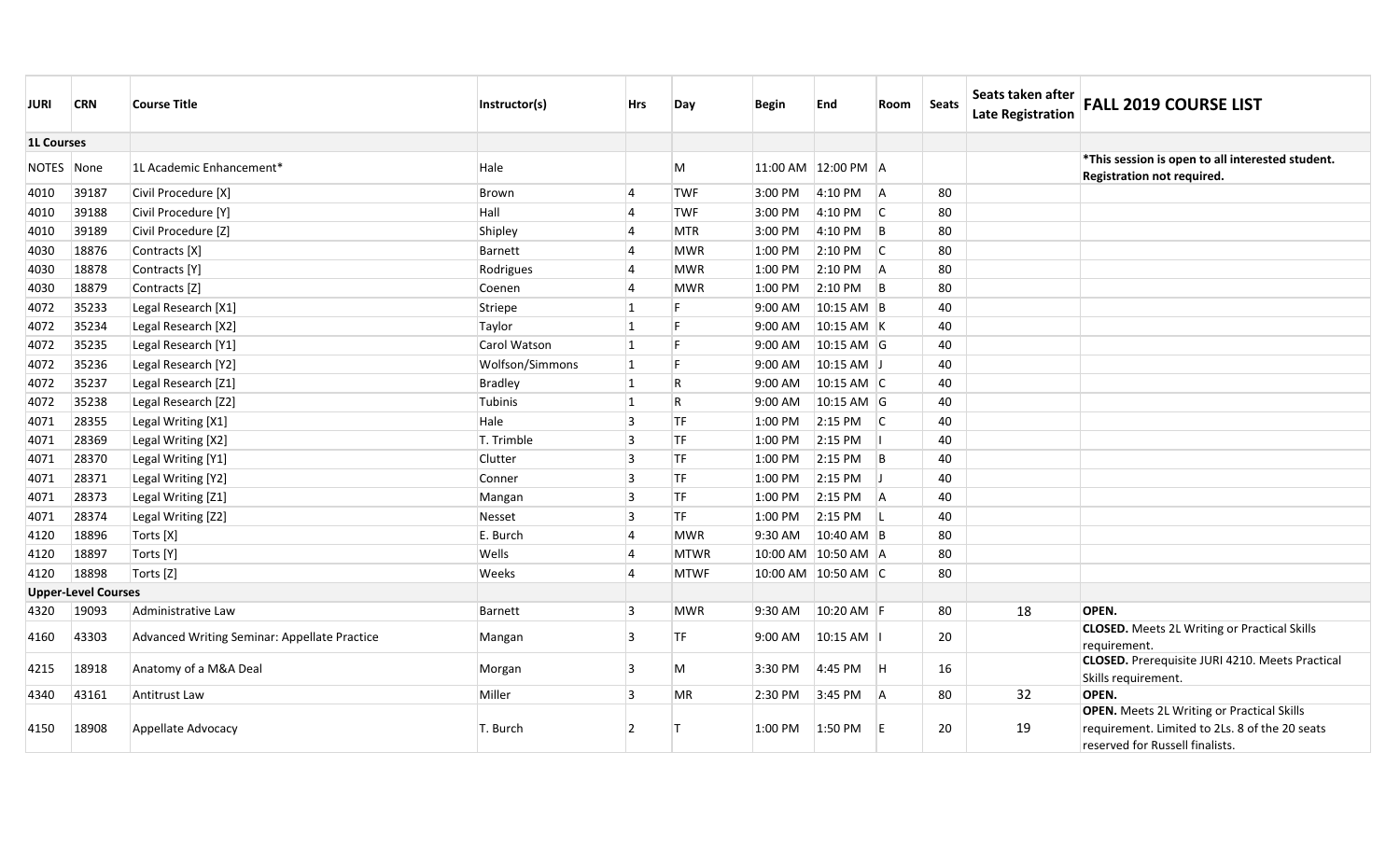|       |             |                                   |                  |                         |              |                     |                   |          |    |    | <b>OPEN.</b> Meets 2L Writing or Practical Skills                                                                                                                                                                                                                                                                          |
|-------|-------------|-----------------------------------|------------------|-------------------------|--------------|---------------------|-------------------|----------|----|----|----------------------------------------------------------------------------------------------------------------------------------------------------------------------------------------------------------------------------------------------------------------------------------------------------------------------------|
| 4150  | 18908       | <b>Appellate Advocacy</b>         | T. Burch         | 12                      |              | $2:00$ PM           | $2:50 \text{ PM}$ | IH.      | 20 | 19 | requirement. Limited to 2Ls. 8 of the 20 seats                                                                                                                                                                                                                                                                             |
|       |             |                                   |                  |                         |              |                     |                   |          |    |    | reserved for Russell finalists.                                                                                                                                                                                                                                                                                            |
| 4360  | 34972       | Bankruptcy                        | Simon            | 3                       | <b>MR</b>    | 1:00 PM             | 2:15 PM           |          | 80 | 48 | OPEN.                                                                                                                                                                                                                                                                                                                      |
| 4225  | 39793       | <b>Bankruptcy Litigation</b>      | Levengood        | $\overline{2}$          | $\mathsf{R}$ | 8:30 AM             | 10:20 AM H        |          | 30 | 6  | <b>OPEN.</b> Meets Practical Skills requirement                                                                                                                                                                                                                                                                            |
| 5665  | 19126       | Business Ethics Seminar I         | Rodrigues/Morgan | $\overline{1}$          |              | 10:00 AM 11:50 AM E |                   |          | 16 | 14 | <b>OPEN.</b> Year-long commitment. Students must<br>continue in the Spring, and can use Business Ethics II<br>to satisfy the Capstone requirement. Limited to 3L<br>students. Course will meet every other week.                                                                                                           |
| 4750  | 43164       | Children in the Legal System      | Dennis           | $\vert$ 3               | <b>TF</b>    | 2:30 PM             | 3:45 PM           |          | 80 | 21 | OPEN.                                                                                                                                                                                                                                                                                                                      |
| 5560  | 43169       | Complex Litigation                | E. Burch         | $\vert$ 3               | <b>MR</b>    | 1:00 PM             | 2:15 PM           |          | 60 | 22 | OPEN.                                                                                                                                                                                                                                                                                                                      |
| 4190  | 18913       | <b>Constitutional Law II</b>      | Ringhand         | 3                       | <b>MW</b>    | 2:30 PM             | 3:45 PM           | F        | 80 | 56 | OPEN.                                                                                                                                                                                                                                                                                                                      |
| 4420  | 26908       | Constitutional Litigation         | Wells            | 3                       | <b>MW</b>    | 2:30 PM             | 3:45 PM           | CR       | 20 |    | <b>CLOSED.</b>                                                                                                                                                                                                                                                                                                             |
| 4210  | 18914       | Corporations [A]                  | Bruner           | $\overline{3}$          | <b>MWR</b>   | 10:30 AM 11:20 AM J |                   |          | 80 | 58 | OPEN.                                                                                                                                                                                                                                                                                                                      |
| 4210  | 19087       | Corporations [B]                  | Durkee           | $\overline{3}$          | TF           | 1:00 PM             | 2:20 PM           | G        | 80 | 52 | OPEN.                                                                                                                                                                                                                                                                                                                      |
| 4277  | 43160       | Criminal Justice Reform           | Mayson           | $\overline{2}$          | W            | 8:30 AM             | 10:20 AM D        |          | 18 |    | <b>CLOSED.</b> Meets Capstone requirement.                                                                                                                                                                                                                                                                                 |
| 4278  | 39565       | <b>Criminal Law Drafting</b>      | A. Trimble       | 2                       | <b>MW</b>    | 4:00 PM             | 4:50 PM           | L        | 20 | 19 | <b>CLOSED.</b> Meets 2L Writing or Practical Skills<br>requirement.                                                                                                                                                                                                                                                        |
| 4460  | 19096       | Criminal Procedure                | Gabriel          | 3                       | <b>TF</b>    | 10:30 AM 11:45 AM F |                   |          | 80 | 41 | OPEN.                                                                                                                                                                                                                                                                                                                      |
| 5085  | 43168       | Deals                             | <b>Bruner</b>    | $\overline{4}$          | <b>MR</b>    | 2:30 PM             | 4:20 PM           |          | 18 |    | <b>CLOSED</b> . Prerequisite JURI 4210. Meets Practical<br>Skills requirement.                                                                                                                                                                                                                                             |
|       | 5455E 34956 | Document Drafting: Litigation     | T. Trimble       | 3                       | TF           | 9:00 AM             | 10:15 AM ONL      |          | 20 |    | <b>CLOSED.</b> Meets 2L Writing or Practical Skills. This<br>course will meet online at the assigned times. Some<br>downloadable instructional sessions will be available<br>for students to download in advance and review on<br>their own time. Class will not meet on days when this<br>option has been made available. |
| 5455E | 34956       | Document Drafting: Litigation     | Trimble          | 3                       | <b>ITF</b>   | $9:00$ AM           | 10:15 AM CR       |          | 20 |    | <b>CLOSED.</b>                                                                                                                                                                                                                                                                                                             |
| 4825  | 39303       | <b>Election Law</b>               | Ringhand         | 3                       | <b>MW</b>    | 9:00 AM             | 10:15 AM G        |          | 80 | 34 | OPEN.                                                                                                                                                                                                                                                                                                                      |
| 5280  | 34962       | <b>Environmental Law</b>          | Fowler           | $\overline{\mathbf{3}}$ | <b>TR</b>    | 3:30 PM             | 4:45 PM           | l G      | 80 | 19 | <b>OPEN.</b> Meets Capstone requirement.                                                                                                                                                                                                                                                                                   |
| 5440  | 39193       | Ethics in Litigation              | Brown            | $\overline{2}$          | $\mathsf{T}$ | 8:30 AM             | 10:20 AM D        |          | 20 | 17 | <b>OPEN.</b> Prerequisite JURI 4300.                                                                                                                                                                                                                                                                                       |
| 4250  | 27039       | Evidence                          | Mayson           | 3                       | <b>TF</b>    | 2:30 PM             | 3:45 PM           | IF.      | 80 | 77 | OPEN.                                                                                                                                                                                                                                                                                                                      |
| 5330  | 31109       | Family Law                        | Dennis           | 3                       | TF           | 10:30 AM 11:45 AM J |                   |          | 80 | 57 | OPEN.                                                                                                                                                                                                                                                                                                                      |
| 5120  | 34991       | Federal Income Tax                | Polsky           | $\overline{3}$          | <b>MW</b>    | $9:00$ AM           | 10:15 AM J        |          | 80 | 32 | OPEN.                                                                                                                                                                                                                                                                                                                      |
| 4425  | 43162       | Foreign Affairs & Nat'l Sec'y Law | Cohen            | 3                       | <b>TF</b>    | 3:00 PM             | 4:15 PM           | <b>H</b> | 20 | 18 | <b>OPEN.</b> Meets Capstone requirement. Prerequisite<br><b>JURI 4180</b>                                                                                                                                                                                                                                                  |
| 5046  | 31191       | Hulsey-Gambrell Moot Court        | Casey/McNiff     | $\vert$ 1               |              |                     |                   |          | 30 |    | Permission only. Meets Practical Skills requirement.                                                                                                                                                                                                                                                                       |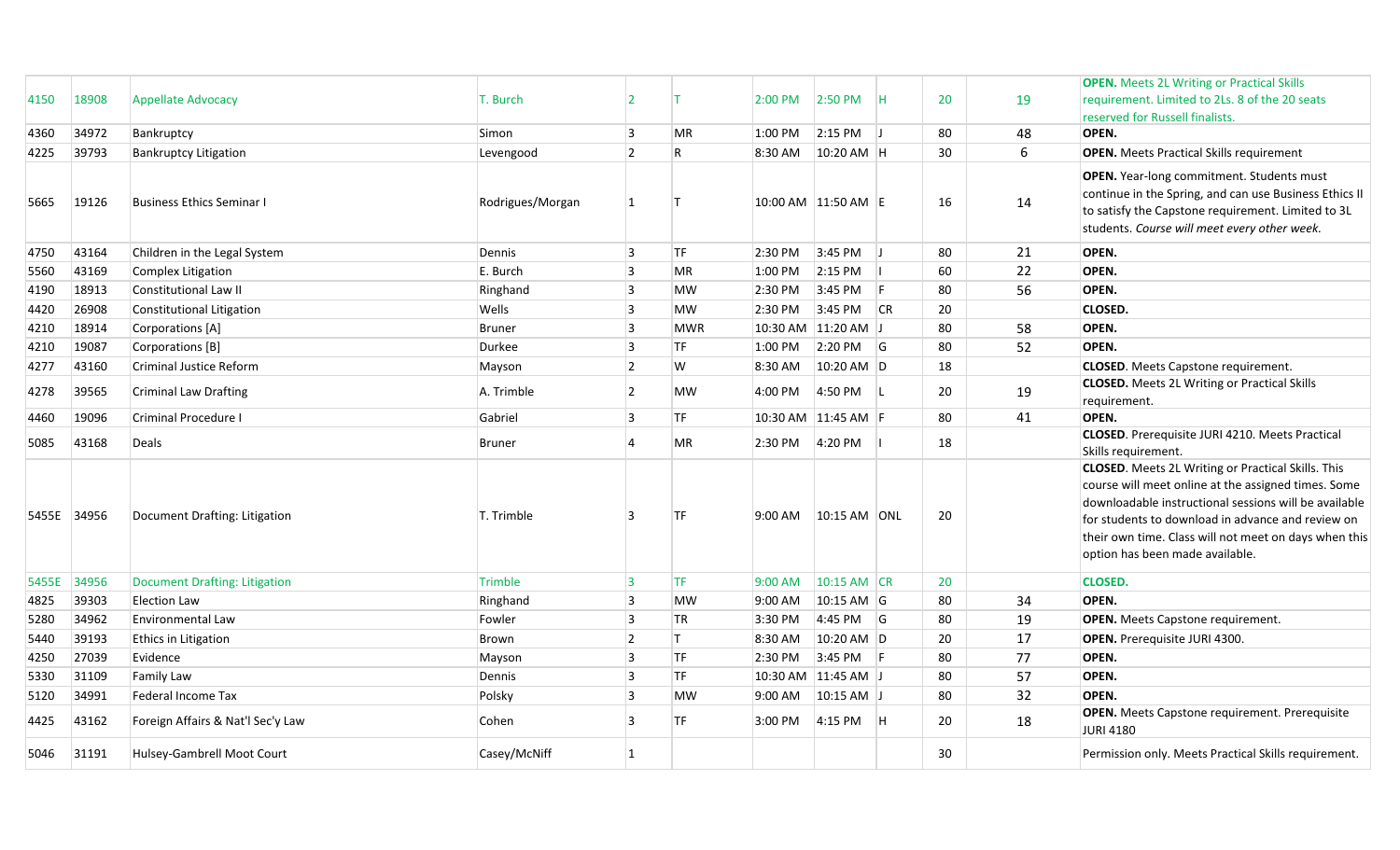| 5646 | 31118 | Internal Investigations          | Conner            | 3              | <b>TF</b>  | 9:00 AM             | $10:15$ AM L |     | 20 |    | <b>CLOSED.</b> Meets 2L Writing or Practical Skills                                                                                        |
|------|-------|----------------------------------|-------------------|----------------|------------|---------------------|--------------|-----|----|----|--------------------------------------------------------------------------------------------------------------------------------------------|
|      |       |                                  |                   |                |            |                     |              |     |    |    | requirement.                                                                                                                               |
| 5041 | 39567 | International Advocacy Seminar   | Doty              | $\overline{2}$ |            |                     |              |     | 5  |    | Permission only.                                                                                                                           |
| 5041 | 39568 | International Advocacy Seminar   | Rutledge          | $\overline{2}$ |            |                     |              |     | 5  |    | Permission only.                                                                                                                           |
| 5750 | 43171 | International Environmental Law  | Durkee            | 3              | <b>MW</b>  | 3:30 PM             | 4:45 PM      | K   | 30 | 25 | <b>OPEN.</b> Meets Capstone requirement.                                                                                                   |
| 5380 | 19148 | International Legal Research     | <b>Burnett</b>    | $\vert$ 1      |            | 8:30 AM             | 10:20 AM L   |     | 20 |    | <b>CLOSED.</b> Meets Practical Skills requirement. This<br>course will meet on Thursdays from September 5 to<br>October 17, 7 times total. |
| 4710 | 39237 | <b>International Taxation</b>    | Schueneman        | $\overline{2}$ | W          | 4:30 PM             | 6:20 PM      |     | 20 | 9  | <b>OPEN.</b> Meets Practical Skills requirement.                                                                                           |
| 4770 | 34915 | Labor Arbitration                | Hagaman           | $\overline{2}$ |            | 3:30 PM             | 5:20 PM      | ID. | 18 | 10 | <b>OPEN.</b> Meets Practical Skills requirement.                                                                                           |
| 4760 | 26882 | Labor Law                        | Johnson           | 3              | <b>MWR</b> | 2:30 PM             | 3:20 PM      |     | 60 | 25 | OPEN.                                                                                                                                      |
| 4790 | 43166 | Land Use                         | Turner            | 3              | <b>MR</b>  | 10:30 AM 11:45 AM G |              |     | 80 | 32 | OPEN.                                                                                                                                      |
| 4833 | 43167 | Law and Religion                 | N. Chapman        | 3              | <b>MWR</b> | 9:30 AM             | $10:20$ AM K |     | 65 | 39 | <b>OPEN.</b> Prerequisite JURI 4180                                                                                                        |
| 4213 | 35023 | Legal Negotiation and Settlement | <b>McNiff</b>     | 3              | <b>MWR</b> | 10:30 AM 11:20 AM L |              |     | 20 |    | <b>CLOSED.</b> Meets Practical Skills and Capstone<br>requirement                                                                          |
| 5576 | 43202 | Media Law                        | West              | 3              | <b>TF</b>  | 10:30 AM 11:45 AM B |              |     | 80 | 45 | <b>OPEN.</b> Open to graduate students from Grady<br>College.                                                                              |
| 5975 | 43339 | <b>Mediation I</b>               | McNiff            | $\overline{3}$ | $\top$     | 1:00 PM             | 3:50 PM      | CR  | 15 |    | <b>CLOSED.</b> Meets Practical Skills requirement                                                                                          |
| 5627 | 43458 | <b>Mental Health Law</b>         | Scherr            | $\overline{3}$ | <b>TR</b>  | 2:00 PM             | $3:15$ PM    | K   | 15 | 12 | OPEN.                                                                                                                                      |
| 4390 | 43484 | Military Law                     | Magee             | $\overline{2}$ | R.         | 4:30 PM             | 6:20 PM      | Iн. | 30 | 6  | OPEN.                                                                                                                                      |
| 5047 | 31192 | <b>Mock Trial Competition</b>    | Casey/McNiff      | $\overline{2}$ |            |                     |              |     | 30 |    | Permission only. Meets Practical Skills requirement                                                                                        |
| 5042 | 31190 | <b>Moot Court Competition</b>    | Casey/McNiff      | $\overline{2}$ |            |                     |              |     | 30 |    | Permission only. Meets Practical Skills requirement                                                                                        |
| 5596 | 39278 | Political Leadership and the Law | Chambliss/Knowles | $\overline{2}$ | M          | 8:30 AM             | 10:20 AM SB  |     | 20 |    | CLOSED. Application only. Prereq. JURI 4180.                                                                                               |
| 5622 | 43170 | Public Health Law                | Khan              | 3              | <b>TF</b>  | 1:00 PM             | 2:15 PM      | l F | 60 | 37 | OPEN.                                                                                                                                      |
| 4780 | 43165 | <b>Real Estate Transactions</b>  | Hall              | $\overline{2}$ | F.         | 10:00 AM 11:50 AM A |              |     | 80 | 59 | OPEN.                                                                                                                                      |
| 5590 | 43205 | Special Topics in Education Law  | Levin             | $\overline{2}$ | IT.        | 3:00 PM             | 4:50 PM      | ΙL  | 20 | 10 | <b>OPEN.</b> Meets Capstone requirement.                                                                                                   |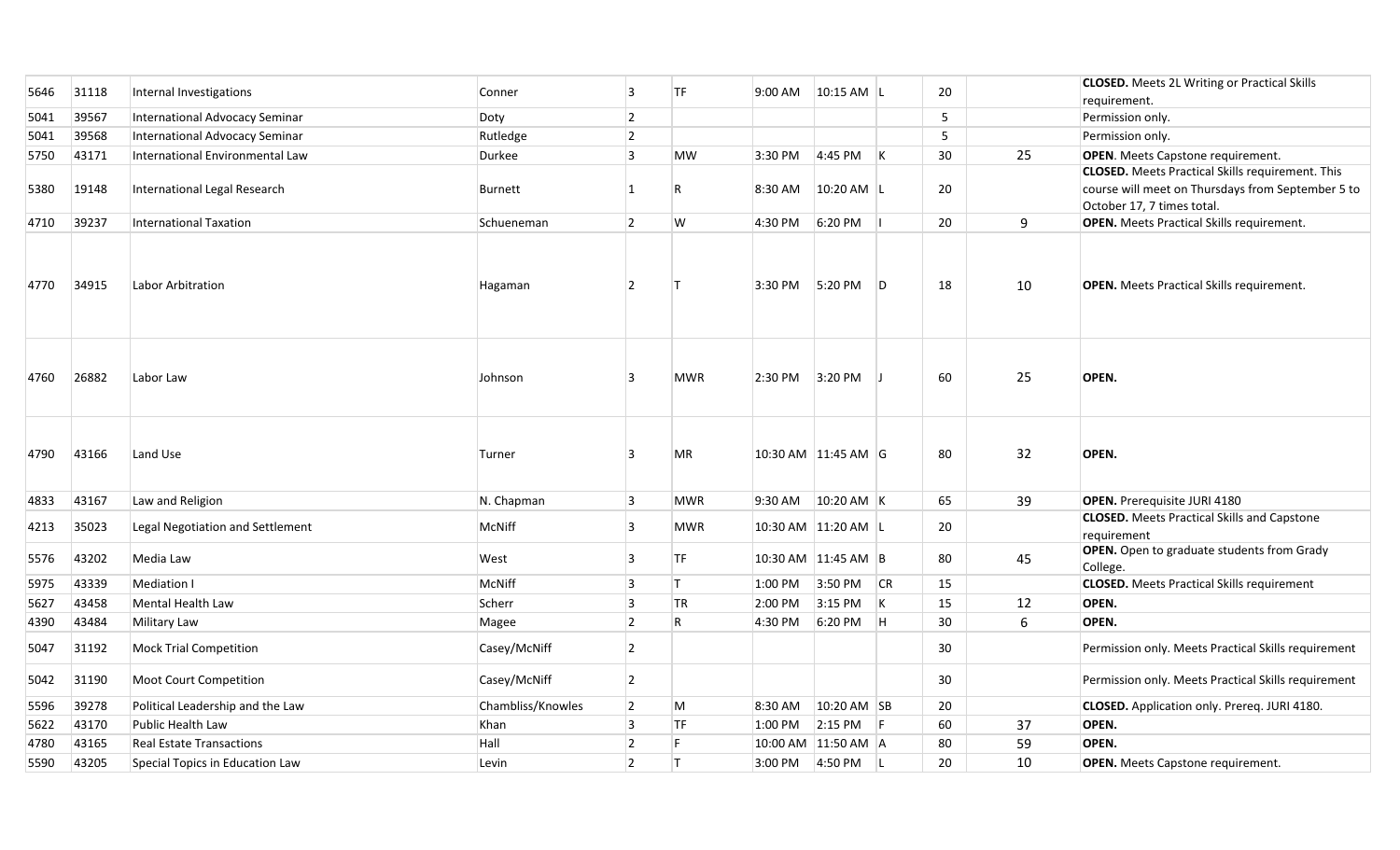| 5550         | 39284 | Sports Law                                         | Cooper/Heller   | $\vert$ 2      | F              | 8:30 AM | 10:20 AM H          |                         | 32 |    | <b>CLOSED</b>                                                                                                                                                                                                                                                                                                                                                                                                                    |
|--------------|-------|----------------------------------------------------|-----------------|----------------|----------------|---------|---------------------|-------------------------|----|----|----------------------------------------------------------------------------------------------------------------------------------------------------------------------------------------------------------------------------------------------------------------------------------------------------------------------------------------------------------------------------------------------------------------------------------|
| 4230         | 43159 | <b>Stare Decisis Seminar</b>                       | Miller          | $\overline{2}$ | R              | 9:30 AM | 11:20 AM E          |                         | 20 | 14 | <b>OPEN.</b> Meets Capstone requirement.                                                                                                                                                                                                                                                                                                                                                                                         |
| 4900         | 34912 | <b>State &amp; Local Government</b>                | Flanigan        | $\overline{2}$ |                | 2:30 PM | 4:20 PM             | <sup>1</sup> G          | 80 | 21 | <b>OPEN.</b> Meets Practical Skills and Capstone<br>requirement                                                                                                                                                                                                                                                                                                                                                                  |
| 4880         | 34889 | Statutory Interpretation & the Legislative Process | Levin           | 13             | Iт.            | 9:00 AM | 11:30 AM G          |                         | 80 | 35 | OPEN.                                                                                                                                                                                                                                                                                                                                                                                                                            |
| 4300         | 19090 | The Law and Ethics of Lawyering                    | N. Chapman      | $\vert$ 3      | <b>MWR</b>     | 1:30 PM | 2:20 PM             | -IF                     | 80 |    | <b>CLOSED.</b>                                                                                                                                                                                                                                                                                                                                                                                                                   |
| 4197         | 43158 | The Press and the Constitution                     | West            | $\overline{2}$ |                | 2:30 PM | 4:20 PM             | $\overline{\mathsf{S}}$ | 20 | 12 | OPEN. Prerequisite either JURI 5576 or JURI 4190                                                                                                                                                                                                                                                                                                                                                                                 |
| 4585         | 39191 | The Supreme Court                                  | Coenen          | $\vert$ 3      | MR             | 9:30 AM | 10:45 AM CR         |                         | 12 | 9  | <b>OPEN.</b> Meets Practical Skills requirement.                                                                                                                                                                                                                                                                                                                                                                                 |
| 5640         | 39529 | Timing in Federal Tax                              | Camilla Watson  | 13             | <b>MW</b>      | 2:30 PM | 3:45 PM             | l G                     | 80 | 14 | <b>OPEN.</b> Prerequisite JURI 5120                                                                                                                                                                                                                                                                                                                                                                                              |
| 4930         | 31817 | <b>Trademark Law</b>                               | <b>Brewster</b> | $\overline{2}$ | M              | 8:30 AM | 10:20 AM L          |                         | 30 | 28 | <b>OPEN.</b> One cannot take the IP Survey (JURI 5050)<br>after having taken any two of the following courses:<br>Copyright Law (JURI 4430), Patent Law (JURI 4920),<br>or Trademark Law (JURI 4930). If the IP Survey<br>course is taken first, any or all three of the advanced<br>intellectual property courses can be taken.                                                                                                 |
| 5040         | 19111 | <b>Trial Practice</b>                              | Redmon          | 2              | $\mathsf R$    | 3:30 PM | 6:20 PM             | -lF                     | 20 | 17 | <b>OPEN.</b> Meets Practical Skills requirement                                                                                                                                                                                                                                                                                                                                                                                  |
| 5040         | 19111 | <b>Trial Practice</b>                              | Redmon          | 2              | $\overline{R}$ | 3:30 PM | 6:20 PM             | <b>HLC</b>              | 20 | 17 | <b>OPEN.</b> Meets Practical Skills requirement                                                                                                                                                                                                                                                                                                                                                                                  |
| 5040         | 19112 | <b>Trial Practice</b>                              | Casey           | $\vert$ 2      | IT.            | 4:00 PM | 6:50 PM             | ΙL                      | 20 |    | <b>CLOSED.</b> Meets Practical Skills requirement                                                                                                                                                                                                                                                                                                                                                                                |
| 5040         | 19112 | <b>Trial Practice</b>                              | Casey           | 12             | IT.            | 4:00 PM | 6:50 PM             | BC                      | 20 |    | <b>CLOSED.</b> Meets Practical Skills requirement                                                                                                                                                                                                                                                                                                                                                                                |
| 4280         | 19092 | Trusts & Estates I                                 | Milot           | 3              | <b>MR</b>      |         | 10:30 AM 11:45 AM F |                         | 80 | 77 | OPEN.                                                                                                                                                                                                                                                                                                                                                                                                                            |
| 4088         | 34893 | Writing for Judicial Clerkships                    | Clutter         | 2              | <b>MW</b>      | 4:00 PM | 4:50 PM             | IJ                      | 20 | 18 | <b>OPEN.</b> Meets 2L Writing or Practical Skills<br>requirement.                                                                                                                                                                                                                                                                                                                                                                |
| Mini-courses |       |                                                    |                 |                |                |         |                     |                         |    |    |                                                                                                                                                                                                                                                                                                                                                                                                                                  |
| 5595         | 43203 | Cybersecurity                                      | Sumner          | $\overline{1}$ | (see notes)    |         |                     |                         | 30 |    | CLOSED. Course will meet September 23-27 4:30-<br>7:00PM, Classroom C                                                                                                                                                                                                                                                                                                                                                            |
| 5595         | 39628 | Fiduciary Law: Emerging Issues and New Directions  | Gallanis/Milot  | $\mathbf{1}$   | (see notes)    |         |                     |                         | 80 | 36 | OPEN. Prereq or co-req: Trusts & Estates I. The first<br>four classes will be taught August 20-23 from 4:30-<br>6:00 p.m. in Classroom B (Hirsch 122) by Prof. Tom<br>Gallanis, the Visiting Verner F. Chaffin Chair in<br>Fiducuary Law. The remaining classes will be taught<br>by Prof. Milot August 26 & 29, and September 5 & 9<br>from 4:30-6:00 p.m. in Classroom B (Hirsch 122). The<br>course will be graded pass/fail. |
| 5595         | 44612 | Georgia Trial Court Practice                       | Bradford/Casey  | 1              | (see notes)    |         |                     |                         | 20 | 10 | OPEN. The course will meet on Wednesdays in the<br>Hatton Lovejoy Courtroom in Hirsch Hall, 10:30-<br>11:50AM, September 4-October 30.                                                                                                                                                                                                                                                                                           |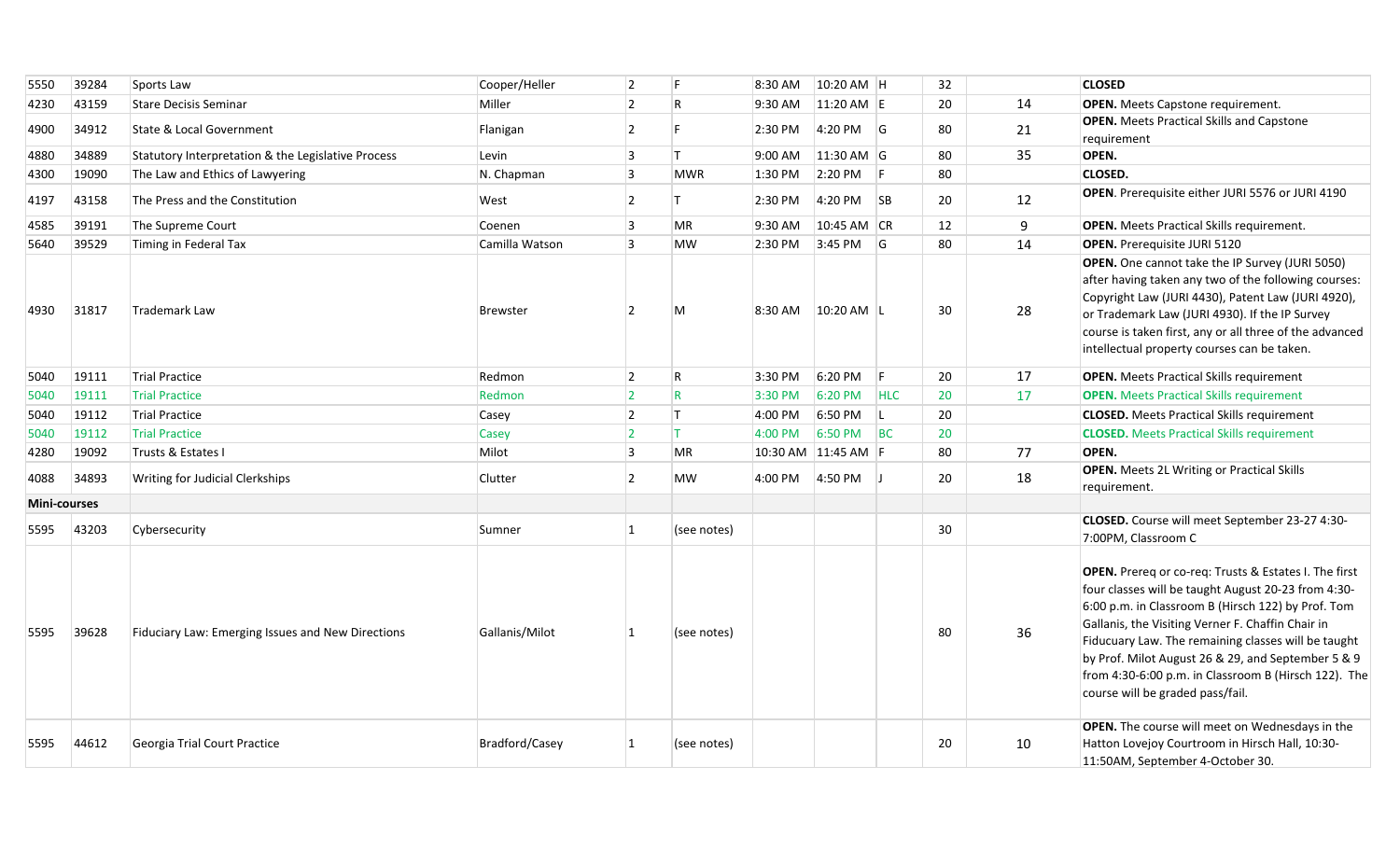| 4581        | 39233       | Persuading the Judge and Jury              | T. Burch/Jordan | 0              | (see notes)    |         |           |   | 20 | <b>CLOSED.</b> The course will meet in the Butler<br>Courtroom in Rusk Hall on the following dates: Sept.<br>13 (12-1:20); Sept. 18 (12-2:50); Sept. 19 (12-2:50);<br>Sept. 20 (12-1:50; 6-7:50); Sept. 23 (12-1:20).                                                  |
|-------------|-------------|--------------------------------------------|-----------------|----------------|----------------|---------|-----------|---|----|------------------------------------------------------------------------------------------------------------------------------------------------------------------------------------------------------------------------------------------------------------------------|
|             |             | <b>Clinics, Externships and Practicums</b> |                 |                |                |         |           |   |    |                                                                                                                                                                                                                                                                        |
|             | 4155S 35173 | Appellate Litigation Clinic I              | T. Burch        | $\vert$ 3      |                |         |           |   | 10 | Permission only. Meets Practical Skills requirement                                                                                                                                                                                                                    |
|             | 4216S 31055 | <b>Business Law Practicum</b>              | Tracy           | $\overline{2}$ |                |         |           |   | 8  | Permission only. Meets Practical Skills requirement.<br>Prereq: JURI 4300 plus either JURI 4000 or JURI 4210<br>plus any upper level drafting course. Credits divided<br>between graded hours and pass/fail clinic hours.<br>Students must register for both sections. |
|             | 4217S 31059 | <b>Business Law Practicum Hours</b>        | Tracy           | $\overline{2}$ |                |         |           |   | 8  |                                                                                                                                                                                                                                                                        |
|             | 5310S 31096 | Capital Assistance Project                 | Nesset          | $\vert$ 2      |                |         |           |   | 5  | Permission only. Meets Practical Skills requirement                                                                                                                                                                                                                    |
|             | 5761S 31383 | <b>CEASE Clinic</b>                        | Hetherington    | $3$ to 6       |                |         |           |   | 8  | Permission only. Meets Practical Skills requirement.<br>Must enroll for both sections.                                                                                                                                                                                 |
| 5762S 39363 |             | <b>CEASE Clinic Hours</b>                  | Hetherington    | $3$ to 6       |                |         |           |   | 8  |                                                                                                                                                                                                                                                                        |
|             | 5970S 35105 | Civil Externship I                         | Grant           | $4$ to 6 W     |                | 4:30 PM | 6:20 PM   | E | 25 | Permission only. Total credit hours divided between<br>graded portion and pass/fail clinic hours. Students<br>must register for both sections. Meets Practical Skills<br>requirement                                                                                   |
|             | 5971S 43180 | Civil Externship I Hours                   | Grant           | 4 to 6         |                |         |           |   | 25 |                                                                                                                                                                                                                                                                        |
|             | 5963S 35107 | Civil Externship II                        | Grant           | $4$ to 6       | $\blacksquare$ | 8:30AM  | 10:20AM E |   | 15 | Permission only. Total credit hours divided between<br>graded portion and pass/fail clinic hours. Students<br>must register for both sections. Meets Practical Skills<br>requirement                                                                                   |
|             | 5964S 35108 | Civil Externship II Hours                  | Grant           | $4$ to 6       |                |         |           |   | 15 |                                                                                                                                                                                                                                                                        |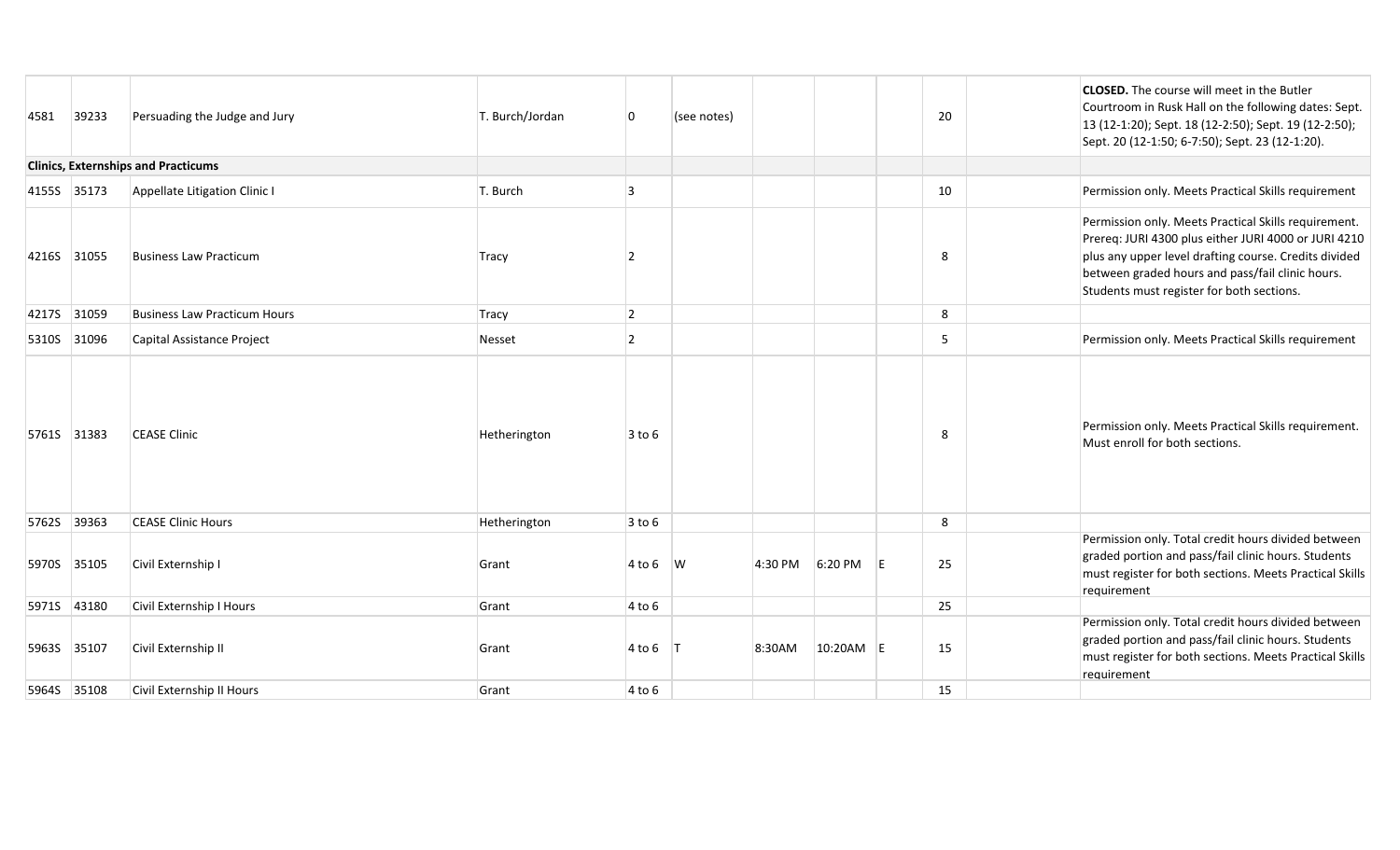| 56295 43179  |       | Comm. Health Law Part. Clinic Hours                | Cade    | $\overline{2}$ |     |                  |         |                | 8  |   |                                                                                                                                                                                                     |
|--------------|-------|----------------------------------------------------|---------|----------------|-----|------------------|---------|----------------|----|---|-----------------------------------------------------------------------------------------------------------------------------------------------------------------------------------------------------|
| 5628S 31085  |       | Community Health Law Partnership                   | Cade    | $\overline{2}$ |     |                  |         |                | 8  |   | Permission only. Meets Practical Skills requirement.<br>Year long commitment, Student must complete both<br>fall and spring semesters. Must enroll for both<br>sections.                            |
| 5968S        | 31088 | Corporate Counsel Externship                       | Morgan  | $4$ to 6 T     |     | 4:00 PM          | 5:50 PM |                | 18 |   | Meets Practical Skills requirement                                                                                                                                                                  |
| 59695 43181  |       | Corporate Counsel Externship Lab                   | Morgan  | 4 to 6         |     |                  |         |                | 18 |   |                                                                                                                                                                                                     |
| 5170S 35096  |       | Criminal Defense Practicum I                       | Gabriel | 3              |     | 2:30 PM          | 4:20 PM | ΠL             | 12 |   | Permission only. Meets Practical Skills requirement.<br>On the first Saturday of the semester students<br>participate in an orientation.                                                            |
| 4500S 35094  |       | <b>Criminal Defense Practicum II</b>               | Gabriel | $4 to 6$ W     |     | 1:30 PM          | 3:20 PM | - L            | 12 |   | CLOSED. Prerequisite JURI 5170. Credits are divided<br>between graded portion and pass/fail clinic hours.<br>Students must register for both sections. Meets<br><b>Practical Skills requirement</b> |
| 45015 43177  |       | Criminal Defense Practicum II Hours                | Gabriel | $4$ to 6       |     |                  |         |                | 12 |   |                                                                                                                                                                                                     |
| 5289S        | 39381 | <b>Environmental Law Practicum</b>                 | Fowler  | $\overline{3}$ |     | 10:10 AM 1:00 PM |         | H              | 10 |   | <b>CLOSED.</b> Meets Capstone or Practical Skills<br>requirement.                                                                                                                                   |
| 5140S 39361  |       | <b>Family Justice Clinic</b>                       | Scartz  | $4$ to 6 R     |     | 3:30 PM          | 5:20 PM | <b>SB</b>      | 8  |   | Permission only. Meets Practical Skills requirement.<br>Must enroll for both sections.                                                                                                              |
| <b>5141S</b> | 43178 | <b>Family Justice Clinic Hours</b>                 | Scartz  | $4$ to 6       |     |                  |         |                |    |   |                                                                                                                                                                                                     |
| 5976S 31225  |       | <b>Mediation Practicum II</b>                      | Lanier  | $\overline{2}$ | IR. | 2:30 PM          | 4:20 PM | CR             | 8  | 4 | OPEN. Prerequisite JURI 5975; Meets Practical Skills<br>requirement                                                                                                                                 |
| 5278S        | 39368 | Practicum in Animal Welfare Skills                 | Milot   | $\overline{2}$ | W   | 1:30 PM          | 3:10 PM | SB             | 5  |   | Permission only. Meets Practical Skills requirement.<br>Must enroll for both sections.                                                                                                              |
| 5279S        | 39369 | Practicum in Animal Welfare Skills Placement Hours | Milot   | $\overline{2}$ |     |                  |         |                | 5  |   |                                                                                                                                                                                                     |
| 5160S        | 31091 | Prosecution II                                     | Redmon  | $3 to 6$ T     |     | 4:30 PM          | 6:20 PM | E              | 25 |   | Permission only. Meets Practical Skills requirement.<br>Must enroll for both sections.                                                                                                              |
| 5161S        | 19120 | <b>Prosecution II Hours</b>                        | Redmon  |                |     |                  |         |                | 25 |   |                                                                                                                                                                                                     |
| 5960S        | 34871 | <b>Public Interest Practicum</b>                   | Grant   | 3              |     | 4:00 PM          | 5:50 PM | <b>CR</b>      | 10 |   | <b>CLOSED</b> . Meets Practical Skills and Capstone<br>requirement                                                                                                                                  |
| 5977S 39203  |       | Veterans Legal Clinic                              | Scherr  | $2 to 6$ W     |     | 5:30 PM          | 7:20 PM | $\overline{D}$ | 8  |   | Permission only. Meets Practical Skills requirement.<br>Must enroll for both sections.                                                                                                              |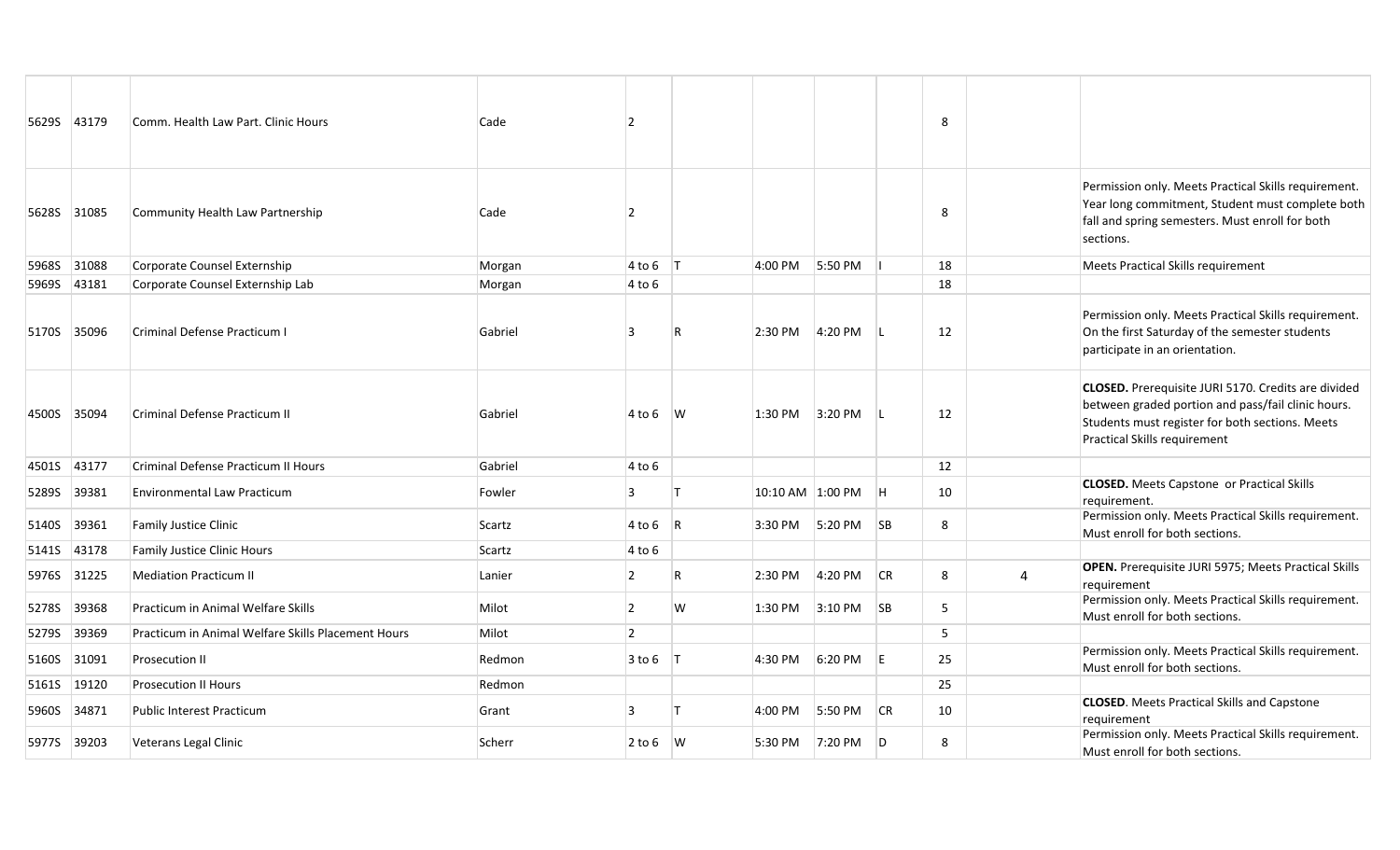|       | 5978S 39204                      | Veterans Legal Clinic Hours         | Scherr  | $2$ to 6       |              |                  |                     |            | 8              |   |                                                                                                                                                    |
|-------|----------------------------------|-------------------------------------|---------|----------------|--------------|------------------|---------------------|------------|----------------|---|----------------------------------------------------------------------------------------------------------------------------------------------------|
|       |                                  | <b>Atlanta Semester in Practice</b> |         |                |              |                  |                     |            |                |   |                                                                                                                                                    |
| 5982S | 39365                            | Atlanta Civil Externship Placement  | Grant   | 5              |              |                  |                     | <b>ATL</b> | 20             |   | <b>Meets Practical Skills requirement</b>                                                                                                          |
| 5981S | 39364                            | Atlanta Civil Externship SIP        | Grant   | 5              | $\mathsf{R}$ | 4:00 PM          | 6:00 PM             | ATL        | 20             |   |                                                                                                                                                    |
| 59935 | 39366                            | Atlanta Corp Counsel Extern SIP     | Morgan  | 5              | $\mathsf{R}$ | 6:00 PM          | 8:00 PM             | ATL        | 16             |   |                                                                                                                                                    |
| 5994S | 39367                            | Atlanta Corp Counsel Placement      | Morgan  | 5              |              |                  |                     | ATL        | 16             |   | <b>Meets Practical Skills requirement</b>                                                                                                          |
| 4460  | 43163                            | Criminal Procedure I                | Cook    | $\vert$ 3      | M            | 5:30 PM          | 8:00 PM             | ATL        | 60             | 5 | OPEN.                                                                                                                                              |
| 6501  | 19861                            | Intro to U.S. Legal System (MSL)    | Batten  | $\overline{3}$ | <b>T</b>     | 5:30 PM          | 8:00 PM             | ATL        | 20             |   | MSL Students only.                                                                                                                                 |
| 5550  | 43433                            | Sports Law                          | Altman  | 3              |              | 5:30 PM          | 8:00 PM             | ATL        | 60             | 4 | OPEN.                                                                                                                                              |
|       | <b>D.C. Semester in Practice</b> |                                     |         |                |              |                  |                     |            |                |   |                                                                                                                                                    |
| 5973S | 39359                            | D.C. Externship                     | Heywood | 5              |              |                  |                     | DC         | 15             |   | Meets Practical Skills requirement                                                                                                                 |
| 5974S | 39360                            | D.C. Externship Placement           | Heywood | 5              |              |                  |                     | DC         | 15             |   |                                                                                                                                                    |
| 5972  | 39292                            | D.C. Semester in Practice Law       | Heywood | $\overline{3}$ |              |                  |                     | DC         | 15             |   |                                                                                                                                                    |
|       | LL.M. and MSL                    |                                     |         |                |              |                  |                     |            |                |   |                                                                                                                                                    |
| 6501  | 39794                            | Intro to U.S. Legal System (MSL)    | Hale    | 3              | MR           | 12:30 PM 1:20 PM |                     | H          | 20             |   | MSL Students only.                                                                                                                                 |
| 7501  | 19859                            | Legal System of the US (LLM)        | Doty    | $\overline{2}$ |              |                  | 10:45 AM 12:00 PM H |            | 20             |   | LLM students only; students will also meet for<br>orientation and a 5 hour session later in the<br>semester.                                       |
| 7009  | 39788                            | Legal Writing and Research (LLM)    | Nesset  | 3              | <b>TF</b>    | 9:00 AM          | $10:15$ AM F        |            | 20             |   | LLM Students only.                                                                                                                                 |
|       | <b>Undergrad Courses</b>         |                                     |         |                |              |                  |                     |            |                |   |                                                                                                                                                    |
| 3233  | 39387                            | Undergraduate Course                | Turner  | $\vert$ 3      | TR           | 2:00 PM          | 2:50 PM             | E          | 25             |   | Foundations of American Law                                                                                                                        |
| 3200S | 43207                            | Undergraduate Course                | Scartz  | 3              | <b>MWF</b>   | 1:25 PM          | 2:15 PM             | -le        | 25             |   | Law and Social Justice                                                                                                                             |
|       | 2216S 43441                      | Undergraduate Course                | Tracy   | 3              | M            | 2:30 PM          | 3:20 PM             | D          | 8              |   | Permission only. Business Law Practicum; students<br>will perform clinical work in addition to participating<br>in the weekly seminar.             |
|       | 3278S 43450                      | <b>Undergraduate Course</b>         | Milot   | $\overline{2}$ | W            | 1:30 PM          | 3:10 PM             | SB         | $\overline{2}$ |   | Permission only, Practicum in Animal Welfare Skills;<br>students will perform clinical work in addition to<br>participating in the weekly seminar. |